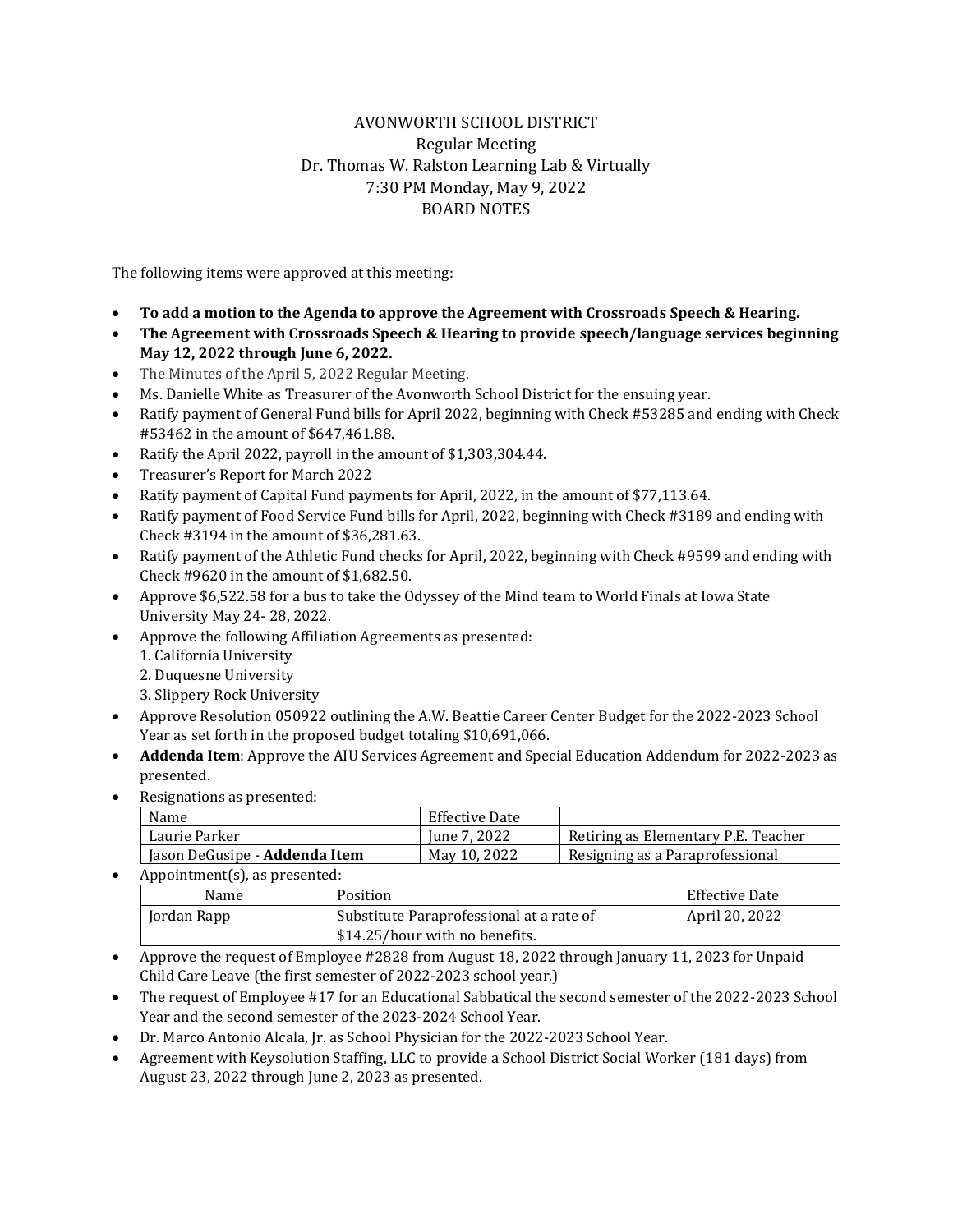- Agreement with Keysolution Staffing, LLC to provide a School District Licensed Professional Counselor (181 days) from August 23, 2022 through June 2, 2023 as presented.
- The following staff members as Primary Center Summer Camp Teachers with an hourly rate per the current AEA contract:
	- 1. Ms. Sara Croft
	- 2. Mr. Bobby Eastwood
	- 3. Ms. Jennifer Gould
	- 4. Ms. Denise Hauser
	- 5. Ms. Jaci Keane
	- 6. Ms. Adrienne Leveto
	- 7. Ms. Gail Lipchak
	- 8. Ms. Alexandra Martin
	- 9. Ms. Sarah Salvatore
- Elementary School Summer Program staff with an hourly rate per the current AEA contract:
	- 1. Ms. Amy Besterman
	- 2. Ms. Claire Pappas
	- 3. Ms. Danielle Tepe
	- 4. Ms. Cheryl Noethiger
	- 5. Mallory Accamando
	- 6. Ms. Trisha Floyd-Scheller
	- 7. Ms. Laura Dzadovsky
	- 8. Ms. Crystal O'Neil
- Change the position of Half-Time Reading Specialist to Full Time Reading Specialist beginning with the 2022-2023 School Year.
- Summer hours for the following staff members:
	- 1. Ms. Emily Hough, Elementary School Counselor 13 day
	- 2. Ms. Sara Osborn, Elementary Media Center Specialist 4 days
	- 3. Ms. Barb Bauer, Primary Center Counselor 8 days
	- 4. Ms. Katy Tarasi, APC/AES Literacy Coach 8 days
	- 5. Ms. Jennifer Gould, Primary Center Media Center Specialist 3 days
	- 6. Mr. Aaron Pellicano, Middle School Counselor 15 days
	- 7. Mr. Dave Como, Grades 10-12 Counselor 20 days
	- 8. Ms. Nicole Levis, College & Career Counselor 10 days
	- 9. Ms. Patty Clark, High School Guidance Secretary 70 hours
	- 10. Dr. Sandra Swen, School Psychologist 10 days
- **Addenda Item:** Unpaid leave request for Employee #2879 to fulfill Military Service May 12-13, 2022 and June 15-17 and 20-24, 2022.
- Approve the following middle and high school curriculum leader supplemental positions and associated job description (attached) beginning with the 2022-2023 School Year.
	- Computer Science/Tech Ed/Engineering/Business (MS and HS)

ELA (MS) ELA (HS) World Language (8-12) Science (MS) Science (HS) Social Studies (MS and HS) FCS & HPE (MS and HS) Music & Art/Media (MS and HS) Math (MS and HS) Student Services (MS and HS)

- Adoption of Fundations for K-2 at a cost not to exceed \$51,100.
- Purchase of Mathia for Carnegie Learning grades 6-11 at a cost of \$84,192 over the next six years. This cost includes professional development and Mathia licenses for six years.
- Purchase of Great Minds Geodes for kindergarten at a cost of \$31,570.